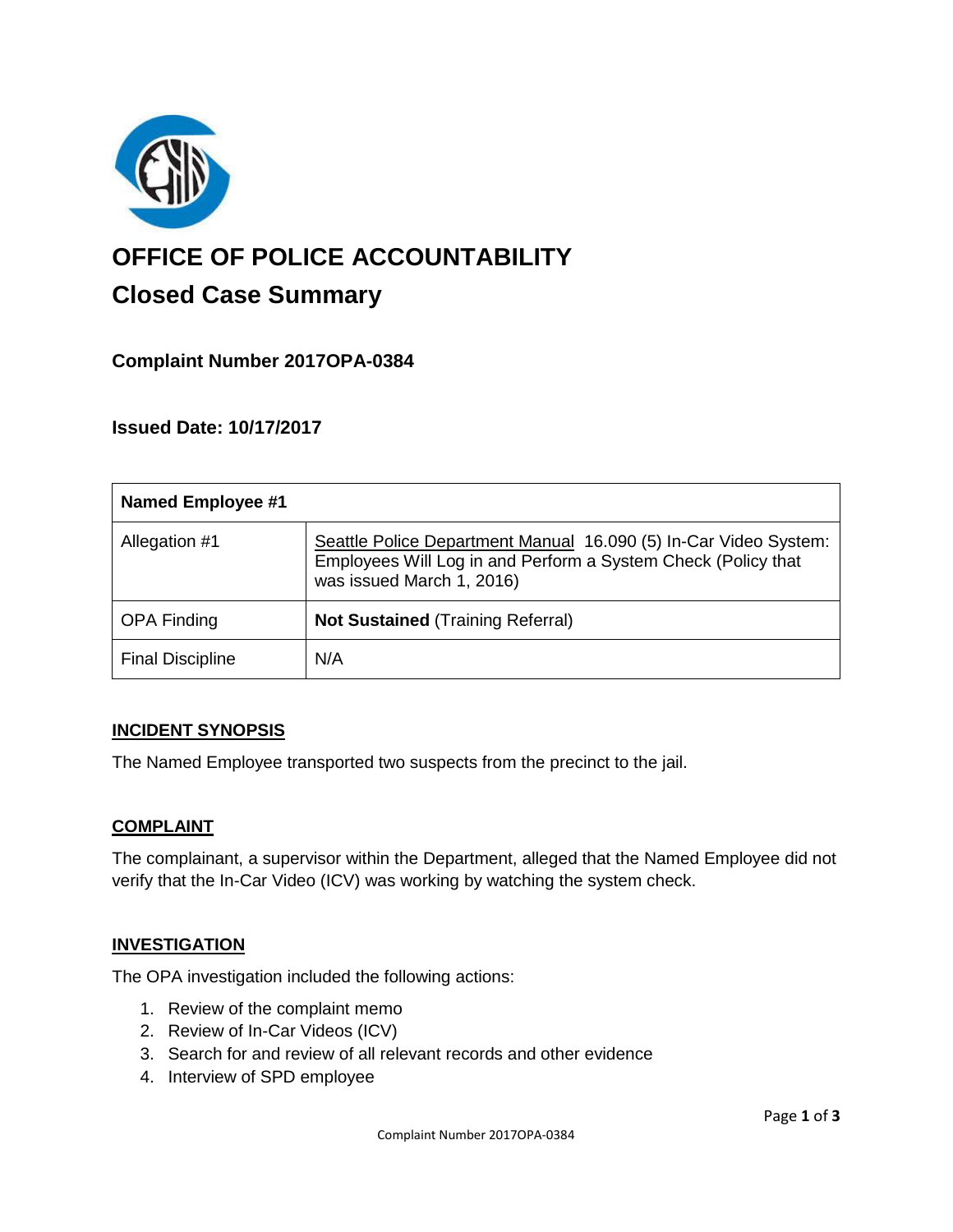# **ANALYSIS AND CONCLUSION**

In the course of a review of a Type II use of force, an Administrative Lieutenant identified that Named Employee #1's ICV failed to video record his law enforcement activities. Specifically, while the ICV was activated and while Named Employee #1 completed a system check, it appeared that Named Employee #1 did not verify that the ICV system was completely functional by performing a play back of the recording. Had Named Employee #1 done so, he would have observed that the ICV was not video recording as required. The Administrative Lieutenant subsequently referred this matter to OPA and this investigation was commenced.

SPD Policy 16.090-POL-1(5) instructs officers to log into the ICV system and do a system check of their ICV at the beginning of their shifts. The specific elements of this system check are outlined in SPD Policy 16.090-TSK-1 and includes, among other requirements: "verifying the audio and video are captured." As a general matter, this verification is done by performing a "playback." In lay terms, this means that an officer turns on the ICV, records his voice and image, stops recording, and then turns back on and views the ICV to ensure that both the audio and visual components are properly functioning. Named Employee #1 stated that, to the best of his recollection, he performed such a test on the date in question to determine that his ICV was fully functional and was recording audio and video. (See NE#1 OPA Interview, at p. 2-3.) Named Employee #1 further stated that it was his "habit" to do so. (See id. at p. 3.)

During its investigation, OPA obtained the Named Employee #1's ICV shift log for the date in question. While the log indicated that Named Employee #1 did a system check of his ICV, there was no "In Car Playback" entry. (See COBAN-ICV Shift Log.) This established by a preponderance of the evidence that Named Employee #1 failed to play back the ICV to verify that it was both audio and video recording as required by policy.

It was important to note that, here, Named Employee #1 activated his ICV and used it to record his later law enforcement activities. He made, however, a technical error when he failed to conduct a play back to ensure that the ICV was video recording. The OPA Director did not believe that such a technical error should result in a Sustained finding, particularly where Named Employee #1 did everything else that he was required to do and, as far as the OPA Director could tell from his review, acted in good faith.

#### **FINDINGS**

#### **Named Employee #1**

#### Allegation #1

The evidence showed that the Named Employee would benefit from additional training. Therefore a finding of **Not Sustained** (Training Referral) was issued for *In-Car Video System: Employees Will Log in and Perform a System Check.*